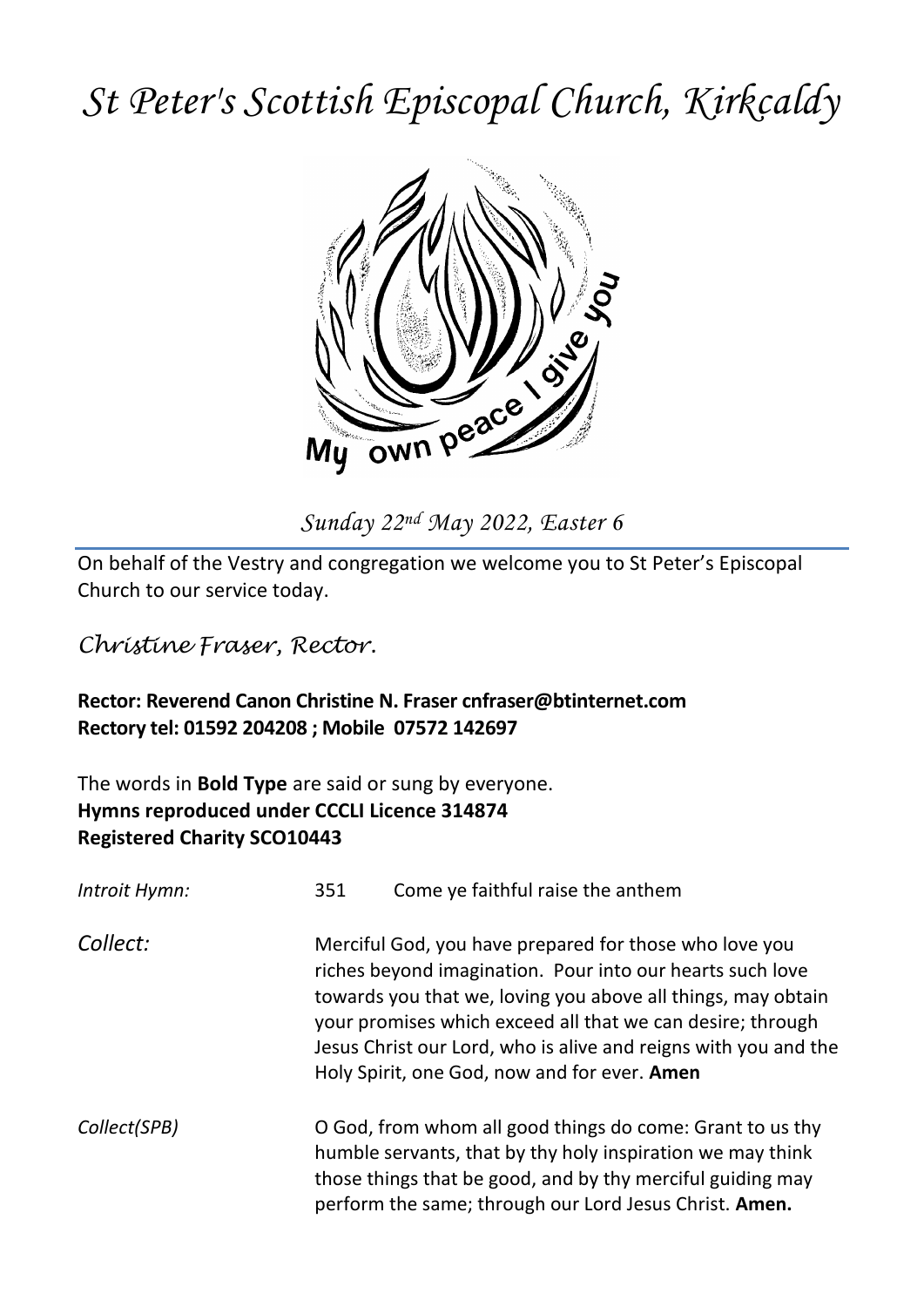| Readings:      | The Old Testament Reading and the New Testament Reading are read<br>by a member of the Readers Group |
|----------------|------------------------------------------------------------------------------------------------------|
| First reading: | (Page 169 Acts 16.9-15)<br>(SPB St James 1.22)                                                       |

#### *Psalm:* 67

- 1. God, be merciful to us and bless us; look on us with kindness,
- **2. so that the whole world may know your will; so that all nations may know your salvation.**
- 3. May the peoples praise you, O God; may all the peoples praise you!
- **4. May the nations be glad and sing for joy, because you judge the peoples with justice and guide every nation on earth.**
- 5. May the peoples praise you, O God; may all the peoples praise you!
- **6. The land has produced its harvest; God, our God, has blessed us.**
- 7. God has blessed us; may all people everywhere honor him.

#### **Glory be to the Father, and to the Son and to the Holy Spirit; as it was in the beginning, is now and ever shall be, world without end. Amen**

| Second reading:     | (Page 328) Revelation 21.10, 22-22.5                                                                                                            |  |
|---------------------|-------------------------------------------------------------------------------------------------------------------------------------------------|--|
| Gradual hymn:       | Ye choirs of New Jerusalem<br>124                                                                                                               |  |
| Gospel acclamation: | Alleluia! Alleluia! Jesus said: 'If anyone loves me he will keep<br>my word, and my Father will love him, and we shall come to<br>him.Alleluia! |  |
| Gospel:             | (Page 121) John 5.1-9<br>(SPB St John 16.23)                                                                                                    |  |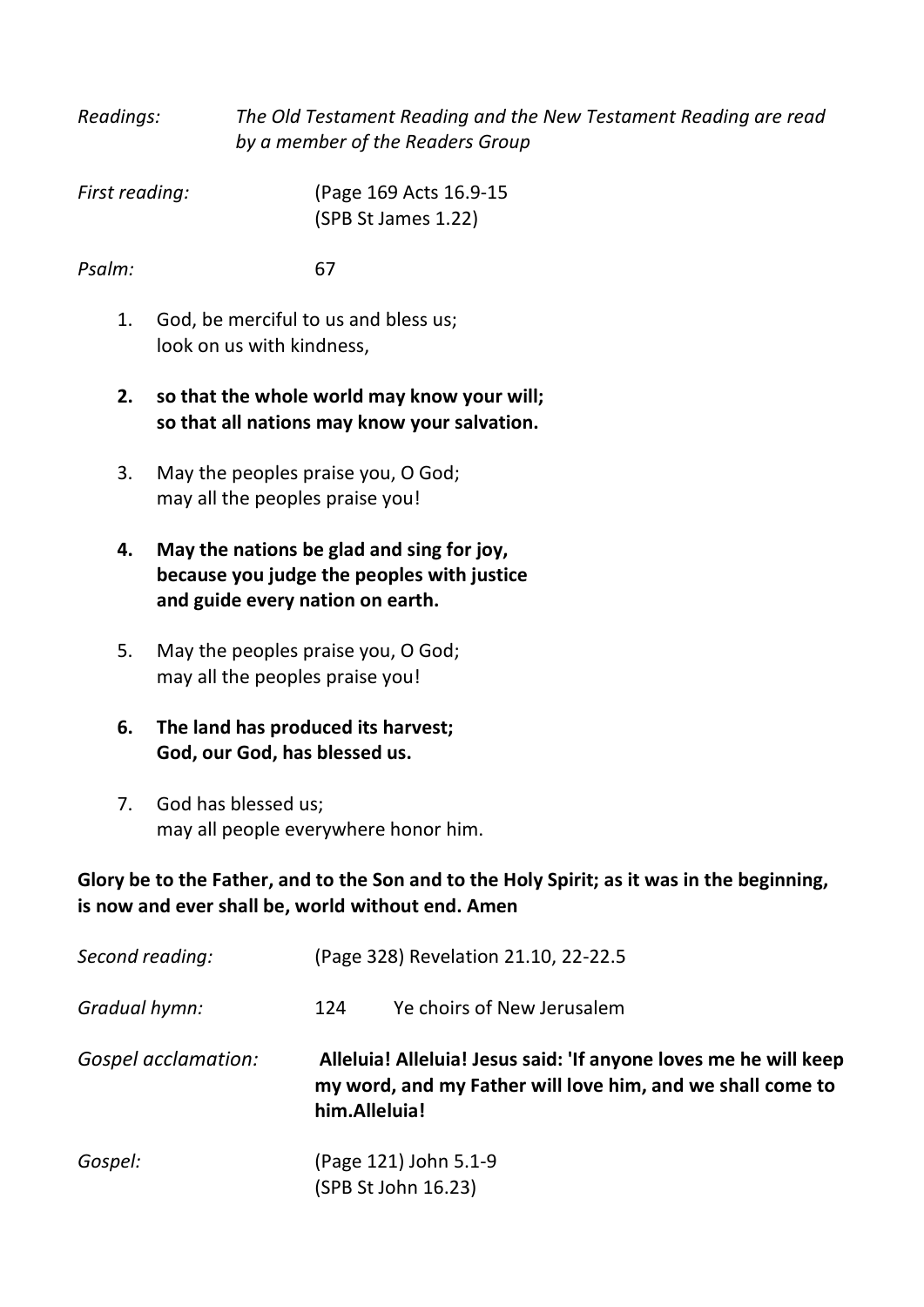| Sermon:         |     | The Revd Canon Christine Fraser                                                            |
|-----------------|-----|--------------------------------------------------------------------------------------------|
| Intercessions:  |     | Composed and prayed on behalf of the congregation by a<br>member of the Intercessors Group |
| Peace:          |     | A sign of the peace is exchanged.                                                          |
| Offertory hymn: | 272 | All for Jesus                                                                              |

*Administration of Communion:* **Communion will be offered in two kinds. In order to assist the chalice administrators please GUIDE the chalice by the bottom(not take the vessel from them) to receive wine.**

| Communion hymn:         | 357                                                                                                                                                                                                                                                                                                                                                                                                      | Father hear the prayer we offer |
|-------------------------|----------------------------------------------------------------------------------------------------------------------------------------------------------------------------------------------------------------------------------------------------------------------------------------------------------------------------------------------------------------------------------------------------------|---------------------------------|
| Prayer after Communion: | Father, you restored us to life by raising your Son from<br>death. May we who receive this sacrament always be<br>strengthened to do your will, in the name of Jesus Christ the<br>risen Lord. Amen                                                                                                                                                                                                      |                                 |
| Blessing:               | The God of peace, who brought again from the dead our Lord<br>Jesus, that great shepherd of the sheep, through the blood of<br>the eternal covenant, make you perfect in every good work to<br>do his will, working in you that which is well-pleasing in his<br>sight; and the blessing of God almighty, the Father, the Son,<br>and the Holy Spirit, be among you and remain with you<br>always. Amen. |                                 |

## *Recessional hymn:* 355 Eternal ruler of the ceaseless round

#### *Notices:*

*All baptised Christians are warmly invited to share in Holy Communion. Gluten free wafers are available; please advise a sidesperson if you require this. An Induction Loop is installed in church. Hearing aid users should adjust their aid to the T position. Large-print copies of the liturgy are available on request Worship*

| <i>VVOISIIID</i>               |                                      |
|--------------------------------|--------------------------------------|
| Wednesday 25 <sup>th</sup> May | 10.00am Eucharist                    |
| Thursday 26 <sup>th</sup> May  | 2.00pm Sung Eucharist (Ascension)    |
| Sunday 29 <sup>th</sup> May    | 9.15am Eucharist (SPB)               |
|                                | 10.30am Sung Eucharist 1982 Liturgy) |

**Wi-Fi:** Wi-Fi is installed in the building. Passwords and access codes are available. Please ensure though that any mobile devices are switched off or on silent mode during services and meetings. Many thanks.